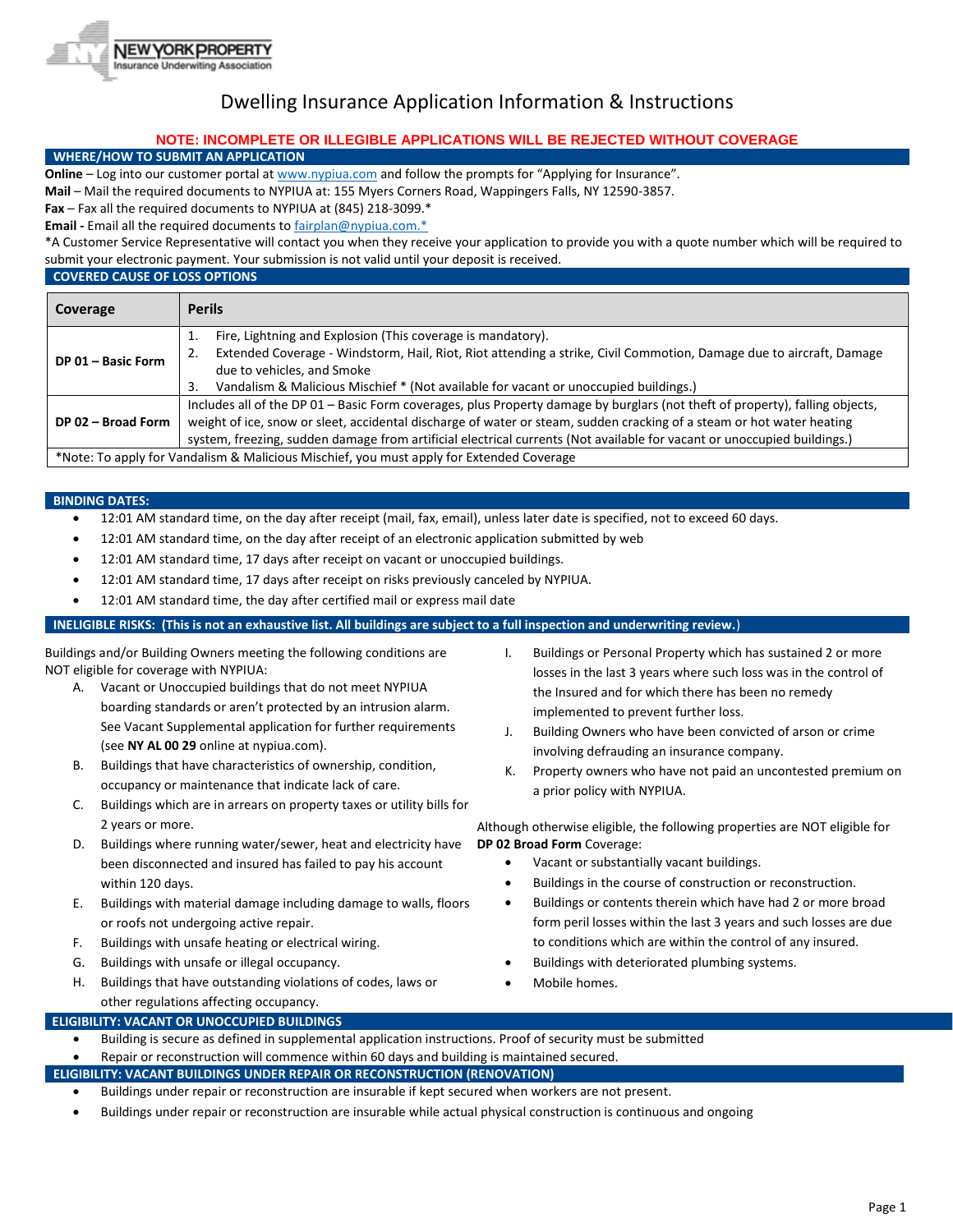**Reference #:** If you elected to fax or email your application, please add the quote number provided to you by the Customer Service Representative. **Effective Date Requested**: See BINDING DATES section.

## **1. PRODUCER INFORMATION (***This section can be skipped if there is no producer representing the customer***.)**

Enter producer name and address information if applicable.

 **NOTE:** If this is your first submission **as a producer** with NYPIUA, attach a completed Producer Registration Form, current NY State agent/broker license, and a completed W-9 Form. NYPIUA Producer Registration Form can be obtained on our website (NYPIUA.com) by going to the My Account tab -> "To Print a Form". The W9 can be obtained on the IRS website[: https://www.irs.gov/pub/irs-pdf/fw9.pdf](https://www.irs.gov/pub/irs-pdf/fw9.pdf)

#### **2. APPLICANT INFORMATION**

The applicant will be designated as the **Named Insured.** Other property owners must be listed as additional named insured(s).

All policy, billing, and claims correspondence will be exclusively sent to the address of the Named Insured.

## **3. INSPECTION CONTACT INFORMATION**

**The Contact Person for Inspection** should be an individual over the age of 18 who can provide an inspector access to the entire building, including the basement, during normal business hours on a weekday.

## **4. PROPERTY INFORMATION**

**Construction Type** is what building materials were used in your building:

- Frame Exterior walls of wood or other combustible construction, including wood iron-clad, stucco on wood or plaster on combustible supports or aluminum or plastic siding over frame
- have a masonry exterior such as decorative stone.
- Masonry Exterior walls made of masonry materials such as adobe, brick, concrete, gypsum block, hollow concrete block, stone, tile or similar materials and floors and roof of combustible construction.
- Superior Construction Fire Resistive Fire resistive for not less than 2 hours for walls, floors and roofs.
- Superior Construction Masonry Non-Combustible Exterior walls made of masonry, consisting of concrete block, reinforced masonry and can be combined with steel framing
- Superior Construction Non-Combustible Exterior walls, floors and roofs of non-combustible or slow-burning materials.
- Mixed Exterior walls are comprised of a mixture of combustible (Frame) and masonry building material such as concrete blocks. If more than 33.5% of the building construction is Frame, choose mixed (More than 33.5% Frame). Otherwise, choose Mixed (Less than or equal to 33.5% Frame)

**2** Number of Stories – This is the total number of stories of the building to be insured. Do not include stories below ground level. Ground level and any level(s) above ground level should be counted. If split level home, round up to the nearest whole number.

• Masonry Veneer - Exterior walls, floors and roofs are combustible and division is where a firewall exists between attached structures. A firewall is **B** Number of units within a fire division – If a town or row house, the fire an assembly of materials used to separate transformers, structures, or large **buildings** to prevent the spread of fire by constructing a wall which extends from the foundation through the roof with a prescribed fire resistance duration and independent structural stability.

> **Burglar Alarm** - If you have a burglar detection system (intrusion alarm) which is monitored by a third party, attach current certificate and/or bill for the service. The bill or certificate should include the type of system.

> **Fire Alarm** – If you have a fire alarm system which is monitored by a third party, attach current certificates and/or bill for the service. The bill or certificate should include the type of system

If you have a **sprinkler system** proof of maintenance should be submitted with the application. Indicate where the sprinkler system is located within the house.

### **5. OCCUPANCY INFORMATION**

**I** is this application for personal property located in a commercial building? If yes, include the type of commercial building. **Note** that if coverage for both commercial building and personal property therein is desired, a commercial application must be completed. A commercial application can be obtained online at NYPIUA.com **Habitational:**

Check the box if the building contains any of the following:

- Boarding and Lodging Houses, Rooming Houses, Fraternities and Sororities, Dormitories
- Convents or Monasteries
- Dwellings Written in Conjunction with Commercial Risks from the Commercial Lines Manual (lessor's risk only)
- Apartments without Mercantile\* Occupancies (\**Mercantile: conducting business or trade merchants*)
- Apartments with Mercantile\* Occupancies

#### **Specifically Rated Buildings:**

Check the box if the building contains any of the following:

- 1. Manufacturing or processing operations including auxiliary buildings on premises of a manufacturing or processing plant
	- a. Exceptions to the rules above are Bakeries, Non-alcoholic Beverage Bottlers, Distilleries and Wineries, Textile Mill Products, Leather and Leather Products, and Printing Manufactures domiciled in frame, joisted masonry, or non-combustible buildings, occupying no more than 25,000 sq. ft. or any other construction up to 5,000 sq. ft.
- 2. Auto body or collision shops with spray painting or other occupancies where the principle operation is spray painting
- 3. Restaurant, or other occupancy with commercial cooking open to the general public (if building construction is not fire resistive)
- 4. Storage or processing of Agricultural Products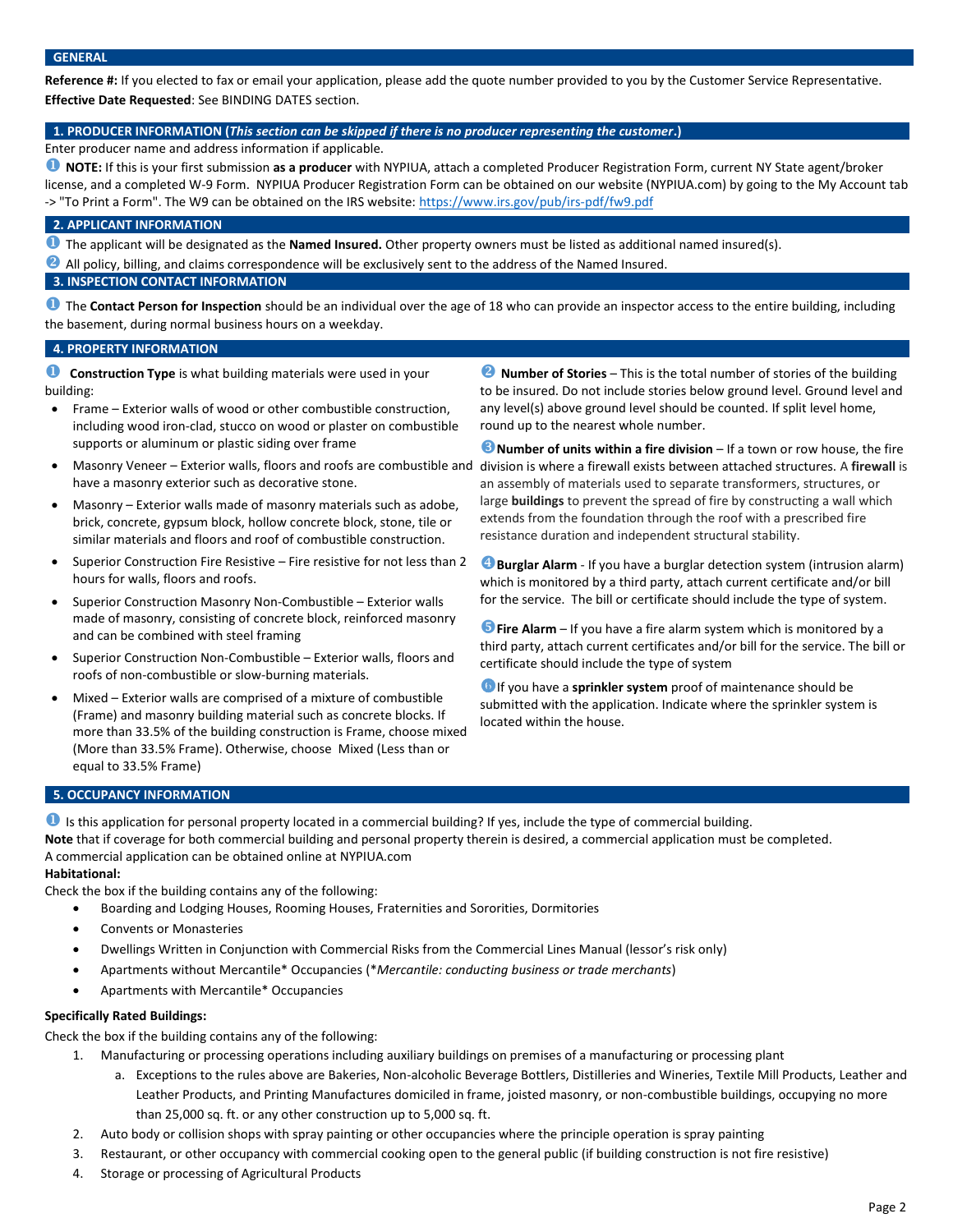**P** Property Usage – Indicate whether the building is your:

- Primary (Non-Seasonal) residence (owner resides in the building, if one-family, or one of the units if more than one-family); or
- Seasonal residence (residence occupied and visited regularly 3 or more consecutive months each year and closed during the off season); or
- Secondary residence (a second home you visit on a regular basis, which is not seasonal)

**Number of Roomers or Boarders** – Indicate how many non-family members reside with you that pay rent, dues, or other compensation to you.

*C* Newly Constructed means constructing a new building from the ground up.

**Occupancy** must be one of the following:

- Owner Owner resides in the building
- $Tenant No owner resides in the building$
- 100% Vacant Building with no contents or occupants\*
- \*If 100% vacant and not undergoing reconstruction or renovation, complete the Application Supplement for Vacant, or Partially Vacant Buildings and Those Under Repair or Reconstruction, NY AL 00 29 Sections A and B.
- \*If 100% vacant and undergoing reconstruction or renovation, complete the Application Supplement for Vacant, or Partially Vacant Buildings and Those Under Repair or Reconstruction, NY AL 00 29 Sections A and C.

**O** If any portion of the property is vacant (no contents or occupants), indicate here and complete the Application Supplement for Vacant, Or Partially Vacant Buildings and Those Under Repair or Reconstruction, NY AL 00 29 Sections A and D.

|  | <b>6. COVERAGES</b> |  |
|--|---------------------|--|
|  |                     |  |

#### **Coverage Selection -** Choose between **DP 01 (Basic)** and D**P 02 (Broad).**

| <b>Perils</b>                                   | <b>DP 01 Basic Form</b>                  | DP 02 Broad Form***                        |  |  |  |  |
|-------------------------------------------------|------------------------------------------|--------------------------------------------|--|--|--|--|
| Fire or Lightning, Internal Explosion           | Yes                                      | Yes                                        |  |  |  |  |
| Extended Coverage meaning Windstorm or Hail,    | Optional*                                | Yes                                        |  |  |  |  |
| Explosion, Riot or Civil Commotion, Aircraft,   |                                          |                                            |  |  |  |  |
| Vehicles, Smoke, Volcanic Eruption              |                                          |                                            |  |  |  |  |
| Vandalism or Malicious Mischief                 | Optional **                              | Yes                                        |  |  |  |  |
| Broad Form meaning Damage by burglars,          | No                                       | Yes                                        |  |  |  |  |
| Falling objects, Weight of ice, snow or sleet,  |                                          |                                            |  |  |  |  |
| Accidental discharge or over=flow of water or   |                                          |                                            |  |  |  |  |
| steam, Sudden and accidental tearing apart of a |                                          |                                            |  |  |  |  |
| heating system or appliance for heating water,  |                                          |                                            |  |  |  |  |
| Freezing, Sudden and accidental damage from     |                                          |                                            |  |  |  |  |
| artificially generated electrical current.      |                                          |                                            |  |  |  |  |
| Additional risks with certain exceptions        | No                                       | No                                         |  |  |  |  |
| Coverages                                       | DP 01 Basic Form                         | DP 02 Broad Form***                        |  |  |  |  |
| Dwelling (Coverage A)                           | No difference                            |                                            |  |  |  |  |
| Other Structures (Coverage B)                   | 10% of Dwelling Coverage (not additional | 10% of Dwelling Coverage (additional       |  |  |  |  |
|                                                 | insurance)                               | insurance)                                 |  |  |  |  |
| Personal Property (Coverage C)                  | No difference                            |                                            |  |  |  |  |
| Rental Value (Coverage D)                       | 20% of Dwelling Coverage (not additional | 20% of Dwelling Coverage                   |  |  |  |  |
|                                                 | insurance)                               | (Combined Rental Value & Additional Living |  |  |  |  |
| Additional Living Expense (Coverage E)          | Optional                                 | Expense)                                   |  |  |  |  |
|                                                 |                                          | (additional insurance)                     |  |  |  |  |
| Trees, Shrubs & Other Plants                    | Optional                                 | Included for all perils except wind/hail   |  |  |  |  |
| Improvements, Additions and Alterations         | Optional                                 | 10% of Dwelling Coverage (additional       |  |  |  |  |
|                                                 |                                          | insurance)                                 |  |  |  |  |

\* May only be written with the perils of Fire or Lightning, Internal Explosion. Not available on vacant or unoccupied risks.

\*\*May only be written with Extended Coverage

\*\*\*DP 02 Broad Form coverage is not available on vacant/unoccupied buildings, mobile homes or homes under construction/reconstruction.

#### **DP 01 Base Coverage Options (Note you must select Dwelling or Personal Property Coverage unless applying for a stand-alone coverage)**

- **Dwelling (Coverage A)** Enter the amount of insurance you wish to purchase to cover the Building you own.
- **Other Structures (Coverage B)**  Coverage is automatically included at 10% of Dwelling Coverage limit. Any payment under this coverage reduces the amount of Dwelling Coverage available for the same loss. Other structures include garages, sheds or other outbuildings located on the same premises as the dwelling. If you need more than the automatic 10% limit, you can add the optional **Structure Rented to Others** or **Structure Not Rented to Others**. Note: If there are more than 3 structures at one location, a drawing should be submitted with the application showing the position of each structure as well as a description and the amount of insurance on each structure.
- **Personal Property (Coverage C)** Enter the amount of insurance you wish to purchase to cover your Personal Property located within your residence. This coverage is not available for vacant or unoccupied buildings.
- **Rental Value (Coverage D)** This coverage provides for loss of rental income for buildings, or portions of buildings, rented to others if premises are damaged by a covered peril. Coverage is automatically provided at 20% of the Dwelling Coverage limit. Any payment under this coverage reduces the amount of Dwelling Coverage available for the same loss. You may request higher limits for this coverage in increments of \$1,000. This coverage is not available on vacant or unoccupied buildings.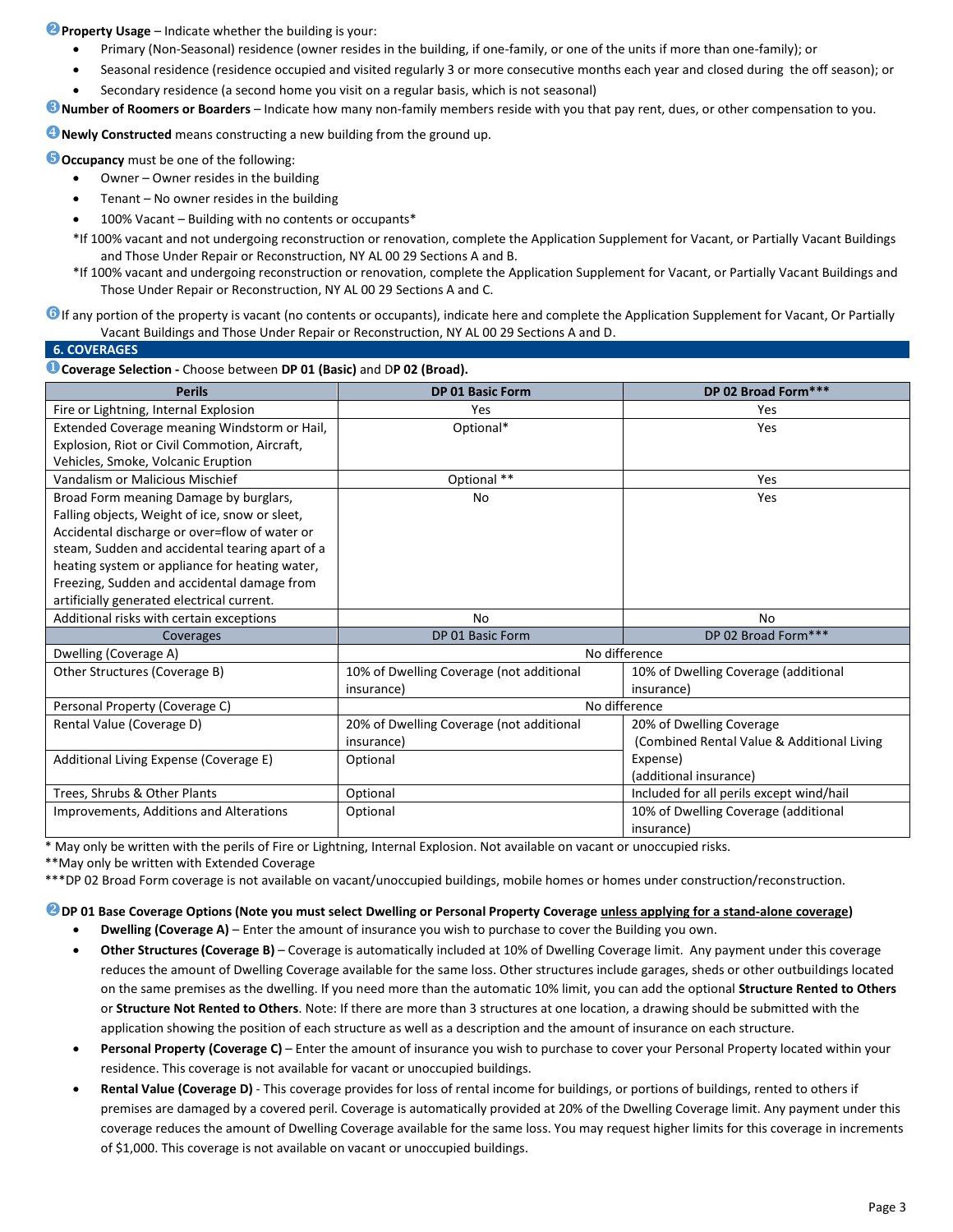• **Additional Living Expense (Coverage E)** – If selected, this coverage provides for the increased cost of living somewhere else following a covered loss. This would be the costs above your normal cost of living in your home. You may request this coverage in increments of \$1,000. This coverage is not available for vacant or unoccupied buildings.

## **DP 01 Optional Coverages**

- **Ordinance or Law Coverage** If selected, this coverage provides for the increased costs you incur, from a covered peril, due to the enforcement of any ordinance or law. Coverage is available for the following "building" options: a) Dwelling b) Improvements, Alterations & Additions c) Building Items Condo Unit Owner.
- **Permitted Incidental Occupancies** Most business conducted on your premises is excluded from coverage. Some incidental exposures can be added by endorsement such as offices, schools or studios and day care providers with 2 or fewer providers. The business must not be the primary occupancy or use of the home, must be service oriented and operated by the insured.
- **Structure Not Rented to Others** If the Other Structures coverage of 10% of the Dwelling Coverage is not sufficient to cover the value of another structure on your premises, you may select additional coverage here if the structure is not rented to others.
- **Structure Rented to Others** If the Other Structures coverage of 10% of the Dwelling Coverage is not sufficient to cover the value of another structure on your premises, you may select additional coverage here if the structure is rented to others.
- **Improvements, Alterations and Additions** If selected, this provides coverage for Tenants or Owners of Co-Op Units who have made physical changes to their unit and, if damaged, they would sustain a financial loss. This can include items such as cabinetry that are damaged by a covered peril.

## **STAND-ALONE COVERAGE OPTIONS**

The following optional coverages are available as "stand-alone" coverage(s) and can be purchased **without** purchasing Dwelling (Coverage A) or Personal Property (Coverage C) Coverage:

- Structure Rented to Others
- Structure Not Rented to Others
- Building Items Condo Unit-Owner<sup>2</sup>
- Trees, Shrubs and Other Plants (DP 01 Only)<sup>1</sup>
- Loss Assessment Property Coverage<sup>2</sup>
- Improvements, Alterations and Additions Tenant and Co-Op Unit Owner<sup>2</sup>

If you elect to purchase any of the above coverages on a stand-alone basis, note that the following fields are NOT required to be completed on the application:

- 1. Year built, Construction Type, Number of stories, Home Style, Number of Family Units within the fire division, Square footage, Usage, Number of Families, Number of Roomers or boarders, Use of the basement, Is the property Under new construction
- 2. Year built, Number of stories, square footage, Number of Roomers or boarders, Use of the basement

## **DP 02 Base Coverage Options**

- **Dwelling (Coverage A)** Enter the amount of insurance you wish to purchase to cover the Building you own.
- **Other Structures (Coverage B)**  Coverage is automatically included at 10% of Dwelling Coverage limit. Any payment made under this coverage is in addition to the Dwelling Coverage available for the same loss. Other structures include garages, sheds or other outbuildings located on the same premises as the dwelling. If you need more than the automatic 10% limit, you can add the optional **Structure Rented to Others** or **Structure Not Rented to Others**. Note: If there are more than 3 structures at one location, a drawing should be submitted with the application showing the position of each structure as well as a description and the amount of insurance on each structure.
- Personal Property (Coverage C) Enter the amount of insurance you wish to purchase to cover your Personal Property located within your residence.

**NOTE: Rental Value Coverage and Additional Living Expense Coverage** are included up to a combined limit of 20% of Dwelling Coverage. This coverage is additional insurance.

- **Rental Value (Coverage D)** This coverage provides for loss of rental income for buildings, or portions of buildings, rented to others if premises are damaged by a covered peril. This coverage is additional insurance. You may elect higher limits for this coverage in increments of \$1,000.
- **Additional Living Expense (Coverage E)**  This coverage provides for the increased cost of living somewhere else following a covered loss. This would be the costs above your normal cost of living in your home. You may elect higher limits for this coverage in increments of \$1,000.
- **Improvements, Alterations & Additions**  This coverage only applies to Tenants or Owners of Co-Op units and includes coverage for items such as cabinetry. Coverage is automatically included at 10% of Personal Property Coverage limit. Any payments made under this coverage are in addition to the Personal Property Coverage and will not reduce the Personal Property coverage available for the same loss. You may elect to increase this coverage by entering a value here.

## **DP 02 Optional Coverages**

- **Windstorm or Hail Coverage for Awnings, Signs and Outdoor Radio and TV Equipment** Wind/hail coverage is excluded for outdoor equipment. You may elect to purchase the peril of wind/hail by checking this box.
- **Improvements, Alterations and Additions** If selected, this provides coverage for Tenants or Owners of Co-Op Units who have made physical changes to their unit and, if damaged, they would sustain a financial loss. This can include items such as cabinetry that are damaged by a covered peril
- **Windstorm or Hail Coverage – Awnings, Signs and Outdoor Radio & Television Equipment** Coverage is provided in the DP2 for loss to these items excluding loss from wind or hail. You may elect to add the perils of wind and hail for these items here.
- **Building Items Condo Unit-Owner** If selected, this provides coverage for loss to floors, wallpaper, carpeting cabinetry, etc. due to a covered peril.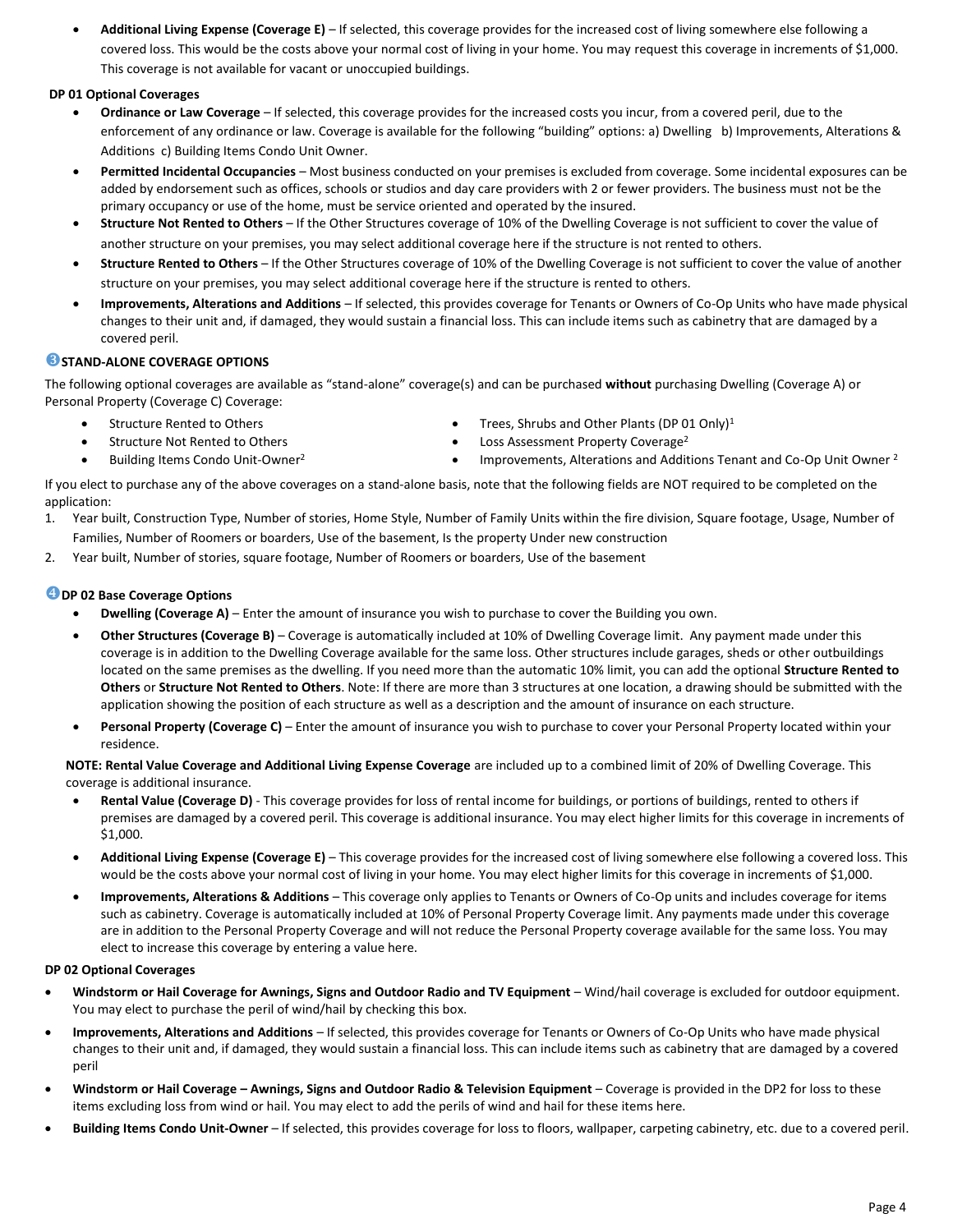## **7. EXPOSURES & DEDUCTIBLES**

## **LOSS SETTLEMENT BASIS**

- **Actual Cash Value –** This is the amount it would cost to rebuild your home, or replace its contents, minus depreciation (a reduction in value, due to wear and tear, over time).
- **Replacement Cost Building/Contents –** This is the amount it would cost to rebuild your home and/or replace its contents, without the deduction for depreciation. This coverage option is only available if you have a policy with another carrier under the Coastal Market Assistance Program. Eligibility Guidelines can be found a[t www.nypiua.com.](http://www.nypiua.com/) Contact a licensed New York insurance producer to utilize this program.

**Windstorm Protective Devices** – If your home is equipped with either hurricane resistant laminated glass or storm shutters on ALL openings (windows/doors), you may be eligible for a credit. Proof of installation is required.

## **B** DEDUCTIBLES

- **All Perils Deductible** This is the amount that would be deducted from any covered loss and will be the amount you will need to pay before there would be any insurance money paid. While higher deductibles will lower your premium, you need to be certain the deductible you select is an amount you can afford if a loss occurs. Note that all buildings which are 100% vacant or unoccupied are subject to a mandatory 5% All Perils Deductible.
- **Higher Windstorm Deductible (Optional)**  This is the amount that would be deducted from a windstorm loss (the All Perils Deductible won't apply for wind losses if this option is selected). This option is only available IF you have elected DP 01 with Extended Coverage or DP 02 Broad Form Coverage. If you do elect to have a separate windstorm deductible, it must be higher than your All Perils Deductible amount selected above. Note that you cannot select both a Higher Windstorm Deductible AND a Higher Windstorm Catastrophe Deductible.
- **Higher Windstorm Catastrophe Deductible**  This is the amount that would be deducted from a windstorm catastrophe loss. A catastrophe storm is one that occurs 12 hours before, during and up to 12 hours after, a Category 2 or higher windstorm makes landfall in New York State as declared by the National Weather Service. When policy provides **Broad Form Coverage (DP 02),** this Higher Windstorm Catastrophe Deductible of 2% is **mandatory** in the following **cities:** Mount Vernon, New Rochelle, Yonkers; **and counties:** Bronx, Kings, Nassau, New York, Queens, Richmond, Suffolk and Westchester. This deductible is not available in other parts of New York State.

**Note**: Properties located on barrier islands or within 1500 feet of coastal waters are subject to windstorm eligibility guidelines. Properties that don't meet the windstorm protection guidelines may be subject to a **Windstorm Exclusion.** This would eliminate coverage for **any** wind loss. You may view the Windstorm Eligibility Guidelines at [www.nypiua.com.](http://www.nypiua.com/)

## **8. COVERAGE SUPPLEMENT**

- A. **Assisted Living Care Coverage** Provides coverage for the personal property and additional living expense of a relative residing in a nursing home or assisted living facility. Coverage is only for the perils selected in Section 6 above. The endorsement contains limitations on certain personal items. You must provide details for all asterisked items. You also may elect to increase the \$10,000 personal property coverage to a higher amount but in no event higher than your Personal Property (Coverage C) amount on the policy.
- B. **Permitted Incidental Occupancies**  Most business conducted on your premises is excluded from coverage. Some incidental exposures can be added by endorsement such as offices, schools or studios and day care providers with 2 or fewer providers. The business must not be the primary occupancy or use of the home, must be service oriented and operated by the insured. Coverage is available for household personal property used in the business, contents (not household personal property) used in the business and merchandise stored in your house for the business. Note that Vandalism or Malicious Mischief peril is not available for this coverage.
- C. **Structure Not Rented to Others** This provides building coverage for structures on the insured property when Other Structures coverage may be insufficient (see Other Structures (Coverage B)) in Section 6 above. The building must be used for personal use and not rented to others. Note that Vandalism or Malicious Mischief peril is not available for this coverage.
- D. **Structure Rented to Others** Provides building coverage for structures on the insured property when Other Structures coverage may be insufficient (see Other Structures (Coverage B)) in Section 6 above. The building must be rented to others for personal use only.
- E. **Windstorm or Hail Coverage to Awnings, Signs and Outdoor Radio and Television Equipment** These types of outdoor equipment, permanently attached to your building, are not covered in the policy for the peril of windstorm. You may select to add windstorm coverage for any of the categories of outdoor equipment listed.

#### **9. VALUATION**

**VALUATION – This section is mandatory if the risk is located in the 5 boroughs (***Bronx, Brooklyn, Manhattan, Queens, Staten Island)* **and Coverage A Dwelling is being requested.** Answer each question and attach a copy of an appraisal, if available. Note that the amount of insurance provided will be the amount requested, regardless of the appraisal.

#### **10. LOSS INFORMATION**

| A financial interest on a property is when someone will sustain a financial loss as a result of damage to a property. |                                             |  |  |  |  |
|-----------------------------------------------------------------------------------------------------------------------|---------------------------------------------|--|--|--|--|
| Loss Status                                                                                                           |                                             |  |  |  |  |
| Open                                                                                                                  | Closed - Without Payment (Under Deductible) |  |  |  |  |
| Closed - Without Payment (Peril Not Covered)                                                                          | Closed - Claim Withdrawn                    |  |  |  |  |
| Closed – With Payment                                                                                                 |                                             |  |  |  |  |

### **11. ADDITIONAL INTERESTS**

- **O** Select Mortgagee if a lending institution holds a mortgage on your building. If you have more than one mortgagee, provide the order of each mortgagee that correlates with their interest in your building.
	- A Lienholder is someone (bank, financial institution, or private party) who has a financial interest in the property.
- **<sup>2</sup>** Enter the Loan/Contract number for each mortgage or lien. These are often referred to as 'account number' on statements.